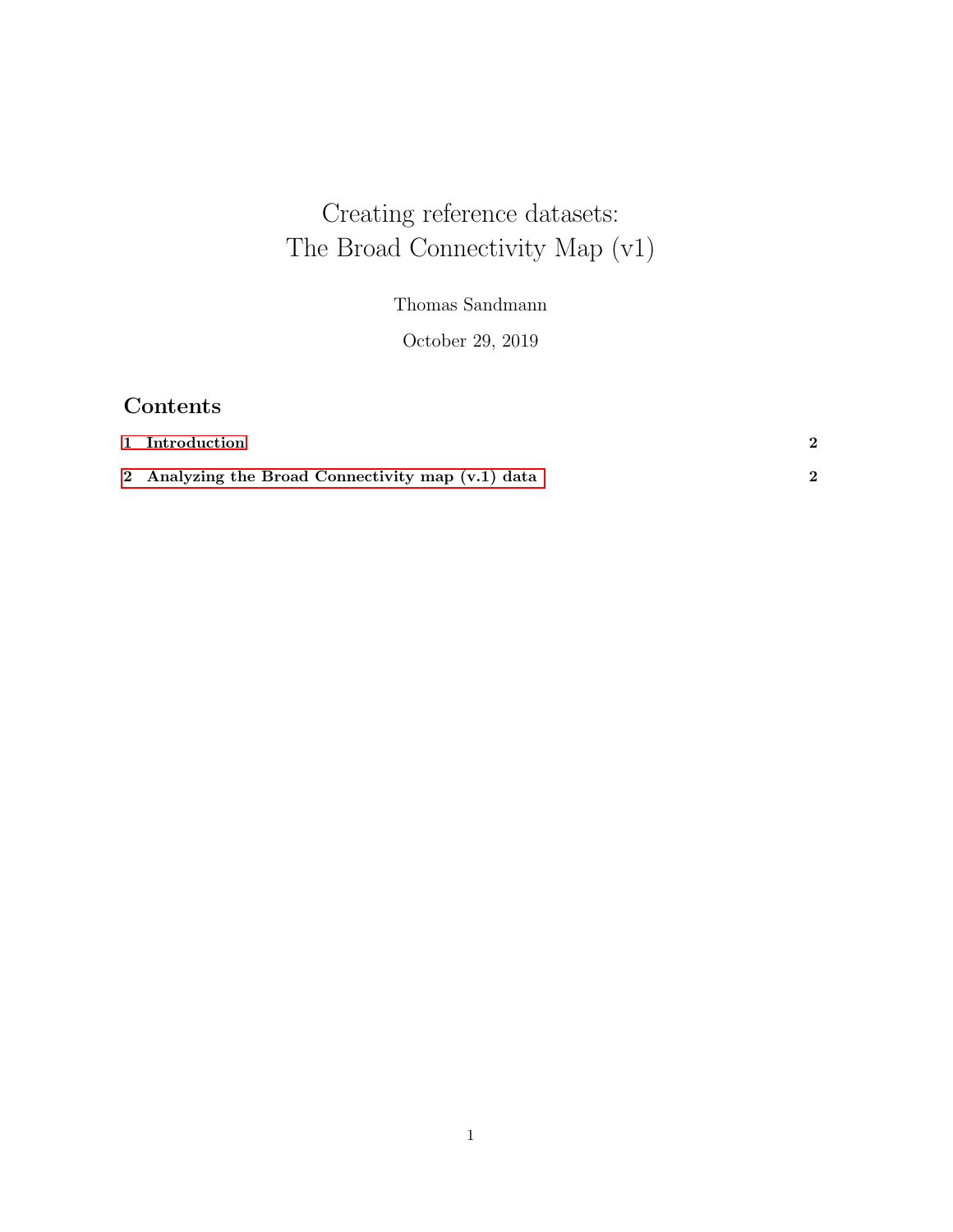### <span id="page-1-0"></span>1 Introduction

Public repositories, such as [ArrayExpress](http://www.ebi.ac.uk/arrayexpress/) or [GEO](http://www.ncbi.nlm.nih.gov/geo/) provide access to many published expression profiling datasets, featuring perturbations in many different organisms, model systems and conditions.

The [Atlas](http://www.ebi.ac.uk/gxa/) search engine offers a simple way to identify perturbation experiments of interest in the ArrayExpress repository.

This vignette shows how to obtain and process raw microarray data from a large-scale drug perturbation study performed in human cells, the Connectivity Map dataset (version 1), released by [Lamb](http://www.ncbi.nlm.nih.gov/pubmed/17008526) [and co-workers in 2006.](http://www.ncbi.nlm.nih.gov/pubmed/17008526) Similar workflows can be used to download an process many other publically available datasets.

In this study, the researchers treated multiple human cell lines with 164 distinct small molecules or matched controls. In total, [564 samples](http://www.ebi.ac.uk/arrayexpress/experiments/E-GEOD-5258/samples.html) were generated, RNA extracted, labeled and hybridized either to A-AFFY-113 Affymetrix (HT HG-U133A) or A-AFFY-33 Affymetrix (HG-U133A) microarrays.

The raw data for this study is available from ArrayExpress under accession [E-GEOD-5258](http://www.ebi.ac.uk/arrayexpress/experiments/E-GEOD-5258) . The raw .cel files and the array annotations can be downloaded and compiled into a suitable eSet objects using the ArrayExpress Bioconductor package. Alternatively, the [final RData object](http://www.ebi.ac.uk/arrayexpress/files/E-GEOD-5258/E-GEOD-5258.eSet.r) can be downloaded directly from ArrayExpress.

Please note that this is a large dataset and executing the following code will download more than 700 MB of data.

## <span id="page-1-1"></span>2 Analyzing the Broad Connectivity map (v.1) data

#### Data download and normalization

A call to the ArrayExpress function will retrieve the raw data for study E-GEOD-6907 from Array-Express. (As this is a large dataset, this might take while...)

```
> library(ArrayExpress)
```

```
> GEOD5258.batch <- ArrayExpress("E-GEOD-6907")
```
As this experiment was performed on two different array platforms, a list with two affyBatch objects is returned, one for each array platform.

We normalize each object separately using the **rma** function from the **affy** package.

```
> library( affy )
> length( GEOD5258.batch )
> GEOD5258.eSets <- lapply( GEOD5258.batch, rma )
```
The mapNmerge function from the gCMAP package averages the expression values different probes for the same gene by mapping them to Entrez ids. Alternatively, the nsFilter function from the genefilter package could be used.

```
> GEOD5258.eSets <- lapply( GEOD5258.eSets, mapNmerge)
```
Now that we have mapped the expression values to Entrez Ids, we can combine the two Expression-Sets into one

```
> GEOD5258.eSet <- mergeCMAPs( GEOD5258.eSets[[1]], GEOD5258.eSets[[2]] )
```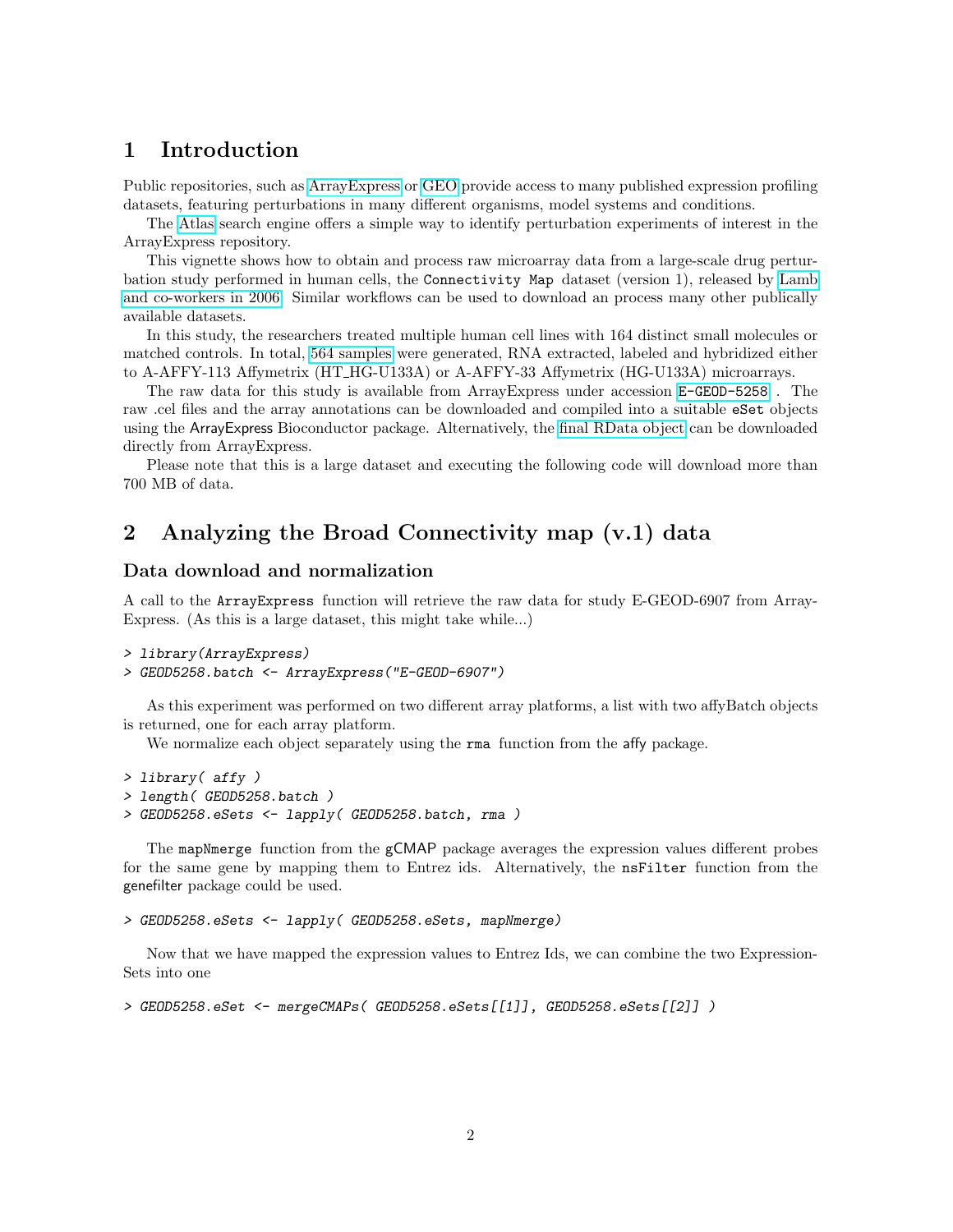#### Defining perturbation experiments and performing differential expression analysis

The ArrayExpress dataset is associated with extensive sample annotation information, available in the phenoData slot of the ExpressionSet. Experimental factors are marked with the Factor prefix in the column name.

```
> head( pData(GEOD5258.eSet ))
> conditions <- grep("^Factor", varLabels( GEOD5258.eSet ), value=TRUE)
> conditions
```
In this case, we are interested in studying the effect of the different compounds, which are specified in the column of the phenoData slot. Controls are annotated with the Compound level none .

```
> unique( pData( GEOD5258.eSet )$Factor.Value..Compound.)
```
To associate drug perturbation with their matched controls, we require that control experiments must have been performed in the same CellLine and with the same Vehicle . With this information, the splitPerturbations function from the gCMAP package can group treatment and perurbation samples into individual experiments of interest. Each of these experimental instances is returned in a separate ExpressionSet, grouped in the GEOD5258.list list.

```
> GEOD5258.list <- splitPerturbations( GEOD5258.eSet,
                       factor.of.interest="Compound",
                       control="none",
                       controlled.factors=c("CellLine", "Vehicle", "Time")
\lambda
```
To track the experimental conditions assayed in each perturbation experiment, the first line (containing the perturbation) is extracted from each phenoData slot and deposited in a data.frame with one row for each perturbation / ExpressionSet in GEOD5258.list.

```
> anno <- t(sapply( GEOD5258.list, function(x) pData(x)[1,conditions]))
> anno <- apply( anno, 2, unlist)
> anno <- data.frame( anno )
> colnames( anno ) <- c("CellLine", "Vehicle", "Compound", "Time", "Dose")
```
The generate\_gCMAP\_NChannelSet function performs differential expression analysis (using limma) separately for each ExpressionSet in the list. It returns an NChannelSet object containing the log2 fold change, raw p-values and z-scores for all experiments.

```
> GEOD5258.ref <- generate_gCMAP_NChannelSet( GEOD5258.list,
                      uids=1:length( GEOD5258.list ),
                      sample.annotation=anno)
> pData( GEOD5258.ref)[10:15,]
```
This object, containing the differential expression results for 12701 genes from 214 different perturbation experiments and sample-level annotations in its phenoData slot, is now ready to be used as a reference dataset by gCMAPWeb.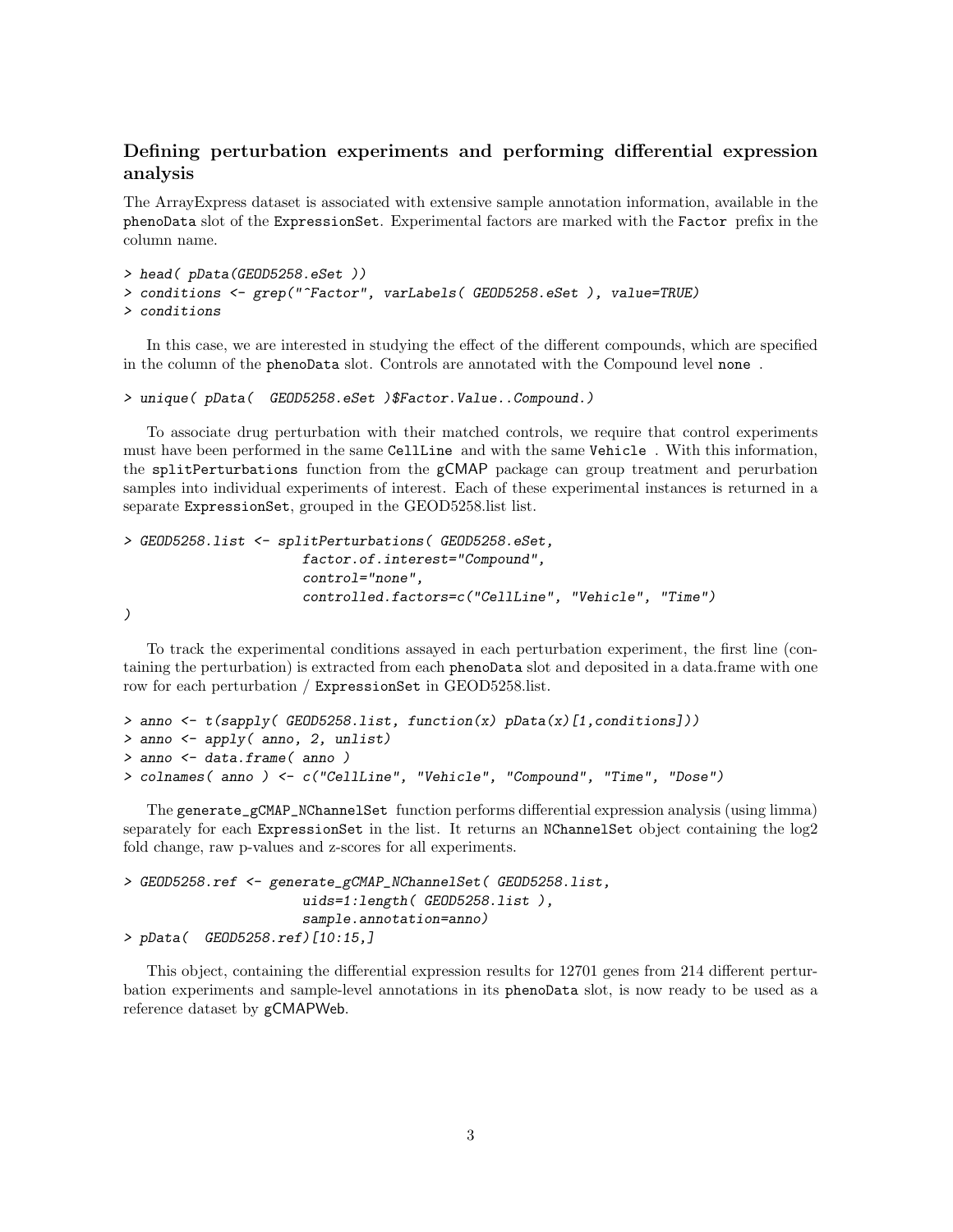#### Inducing gene sets

If required, we can apply a threshold to one channel of the NChannelSet and define sets of differentially up- and down-regulated genes. For example, the following command applies a z-score cutoff of  $>3$  or <-3 to each experiment and stores the results in a sparse-matrix within a CMAPCollection.

```
> GEOD5258.sets <- induceCMAPCollection( GEOD5258.ref, element="z", higher=3, lower=-3 )
> head( setSizes( GEOD5258.sets ) )
```